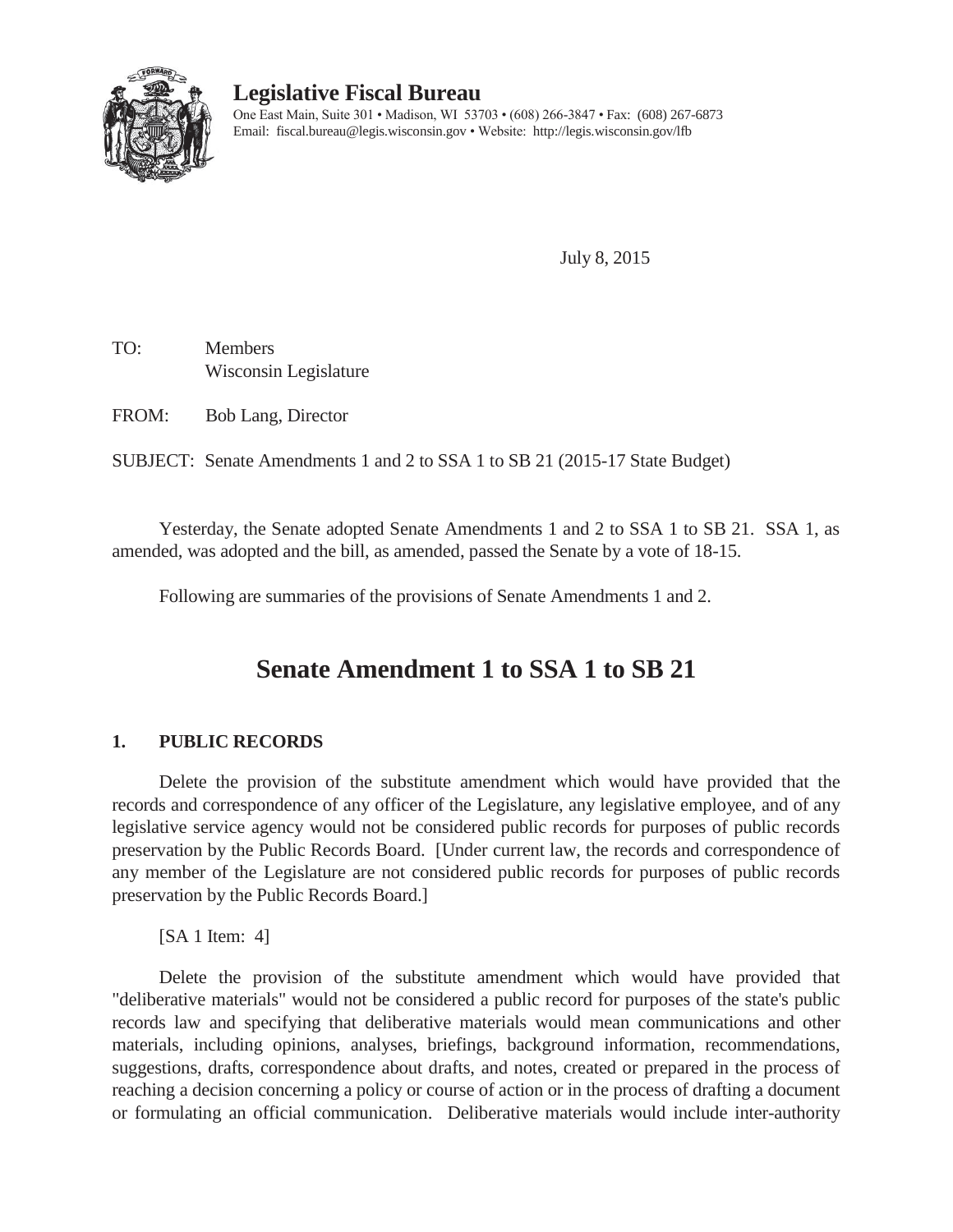and intra-authority communications but would not include: (a) communications with persons who are not authorized to participate in the process of reaching a decision, drafting a document, or formulating an official communication; and (b) communications with persons other than an authority (as defined under the state's public records law), unless the communication is within the scope of a contract between the person and an authority. This provision would have been effective and initially applicable July 1, 2015.

[SA 1 Items: 5, 11, and 13]

 Further, delete the provision of the substitute amendment which would have provided that the Legislative Reference Bureau (LRB) must: (a) at all times observe the confidential nature of research requests received by it; and (b) provide that all drafting files and other records relating to reference, drafting, and research requests received by the LRB remain confidential at all times. This provision would have been effective and initially applicable July 1, 2015. Current law regarding LRB duties to preserve drafting records would be maintained.

[SA 1 Items: 2, 10, and 12]

 Finally, delete the provision of the substitute amendment which would have provided that no part of the state's public records law that conflicts with a rule or policy of the Senate or Assembly or joint rule or policy of the Legislature applies to a record that is subject to such legislative rule or policy. This provision would have been effective July 1, 2015.

[SA 1 Items: 4, 6, and 12]

#### **2. LEGISLATOR DISCLOSURE PRIVILEGES**

 Delete all provisions of the substitute amendment related to legislator disclosure privileges which would have provided that:

 A legislator has a legal privilege or right to refuse to disclose, and to prevent a current or former legislative staff member from disclosing, all of the following communications and related records if made within the course of legislative business during the legislator's term of office: (a) a communication between the legislator or a member of the legislator's personal staff, or another person acting on behalf of the legislator, and a member of the clerk or sergeant staff; (b) a communication between the legislator or a member of the legislator's personal staff, or another person acting on behalf of the legislator, and a member of the nonpartisan staff; (c) a communication between the legislator, or a person acting on behalf of the legislator, and a member of the legislator's personal staff; (d) a communication between two or more members of the nonpartisan staff or clerk and sergeant staff related to the legislative business of a legislator; (e) a communication between two or more members of the legislator's personal staff; and (f) a communication between the legislator or a member of the legislator's personal staff, or another person acting on behalf of the legislator, and any other person. In addition, the substitute amendment would have specified that a legislator has a legal privilege or right to refuse to disclose, and to prevent a current or former legislative staff member from disclosing, information from which can be ascertained the identity of any person who communicates with the legislator within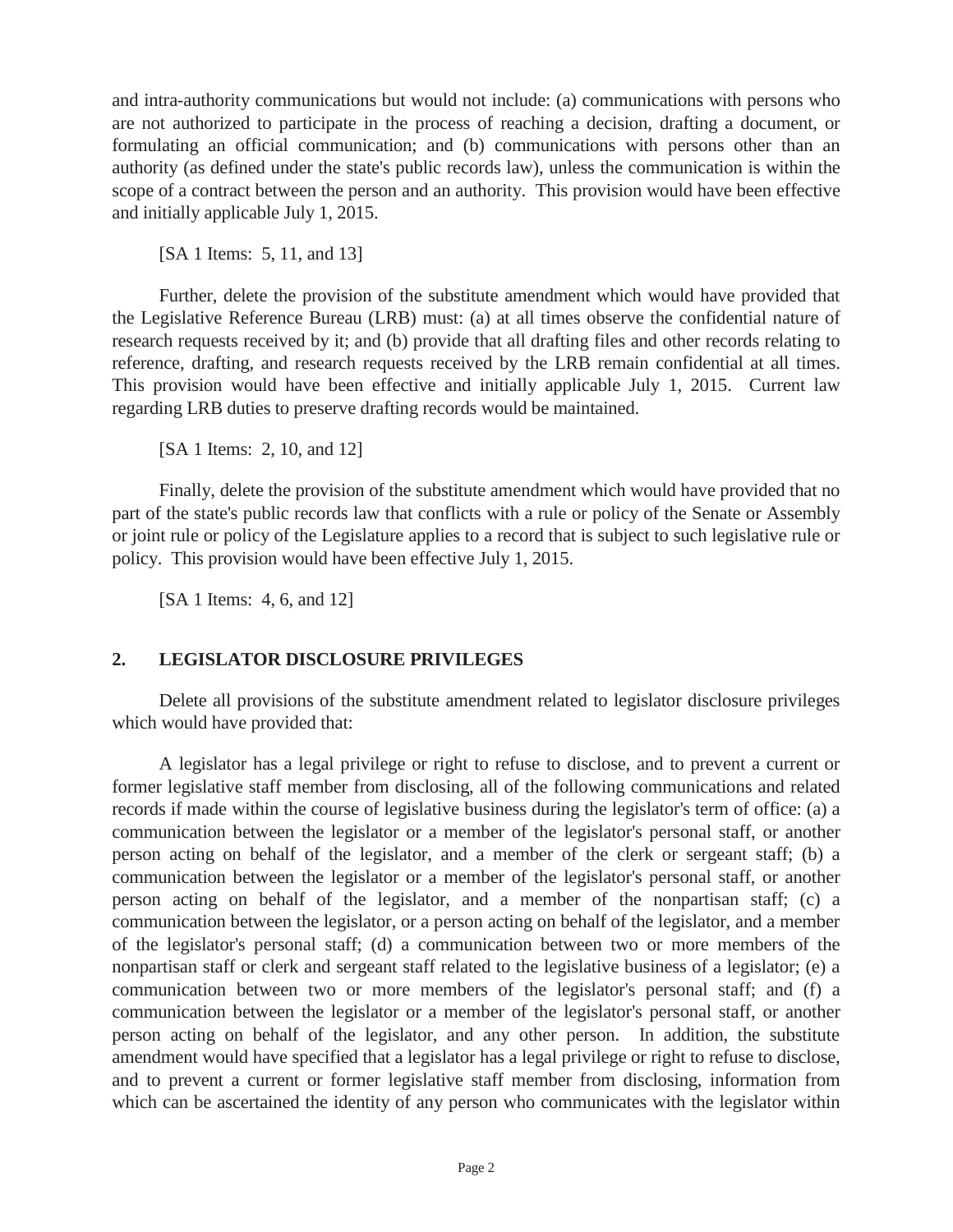the course of legislative business during the legislator's term of office. For purposes of these legislator privileges, legislative business means all aspects of the legislative process, broadly construed, and includes: (a) researching, drafting, circulating, discussing, introducing, and amending legislative proposals; (b) the development of public policy, including research, analysis, consideration, and discussion of issues relevant to public policy; (c) all aspects of legislative proceedings; (d) all matters related to the policies, practices, and procedures of the legislative branch; (e) all matters related to the work of a legislative committee; (f) investigations and oversight; (g) constituent relations; and (h) all other powers, duties, and functions assigned by law, rule, custom, policy, or practice to the Legislature, one house of the Legislature, a committee of the Legislature, or a member of the Legislature. Further, the substitute amendment would have provided that legislative business does not include criminal conduct or political campaigning. For purposes of these legislator privileges, personal staff means the employees assigned to or interning in the office of a legislator. A legislator's term of office is considered to begin on the date of certification of the legislator's election to the Legislature.

 The substitute amendment would have required legislative service agencies to at all times observe the confidential nature of all communications, records, and information that may be subject to these legislator privileges. Further, the substitute amendment would have provided that these legislator privileges or rights may be waived only by the express personal waiver of each legislator who may claim the privilege. Disclosure of a communication, record, or information that is legally privileged by any person to any other person, regardless of whether that disclosure is authorized by the legislator and including an authorized disclosure by nonpartisan staff, would not have constituted a legal waiver of the privilege. A legislative staff member or former legislative staff member would have been required to assert and not waive a legal privilege on behalf of a legislator who may claim the legal privilege. Legislative staff members includes: (a) members of the legislator's personal staff; (b) members of the nonpartisan staff; or (c) clerk or sergeant staff. The substitute amendment specified that these provisions related to legislator privilege may not be construed to limit or restrict in any way a privilege or other protection available to a legislator under any other law.

This provision would have been effective and initially applicable July 1, 2015.

[SA 1 Items: 3, 8, 10, and 12]

#### **3. NONPARTISAN LEGISLATIVE SERVICE AGENCIES' COMMUNICATIONS**

Delete the substitute amendment provision which would have provided that the confidentiality requirements imposed on nonpartisan legislative services agencies may not be construed to prohibit any staff member of a nonpartisan legislative service agency from communicating with any staff member of another nonpartisan legislative service agency for the purpose of serving the Legislature and its members or from disclosing any communication, record, or information in accord with a rule, custom, policy, or practice of the Legislature. This provision would have been effective July 1, 2015.

[SA 1 Items: 3 and 12]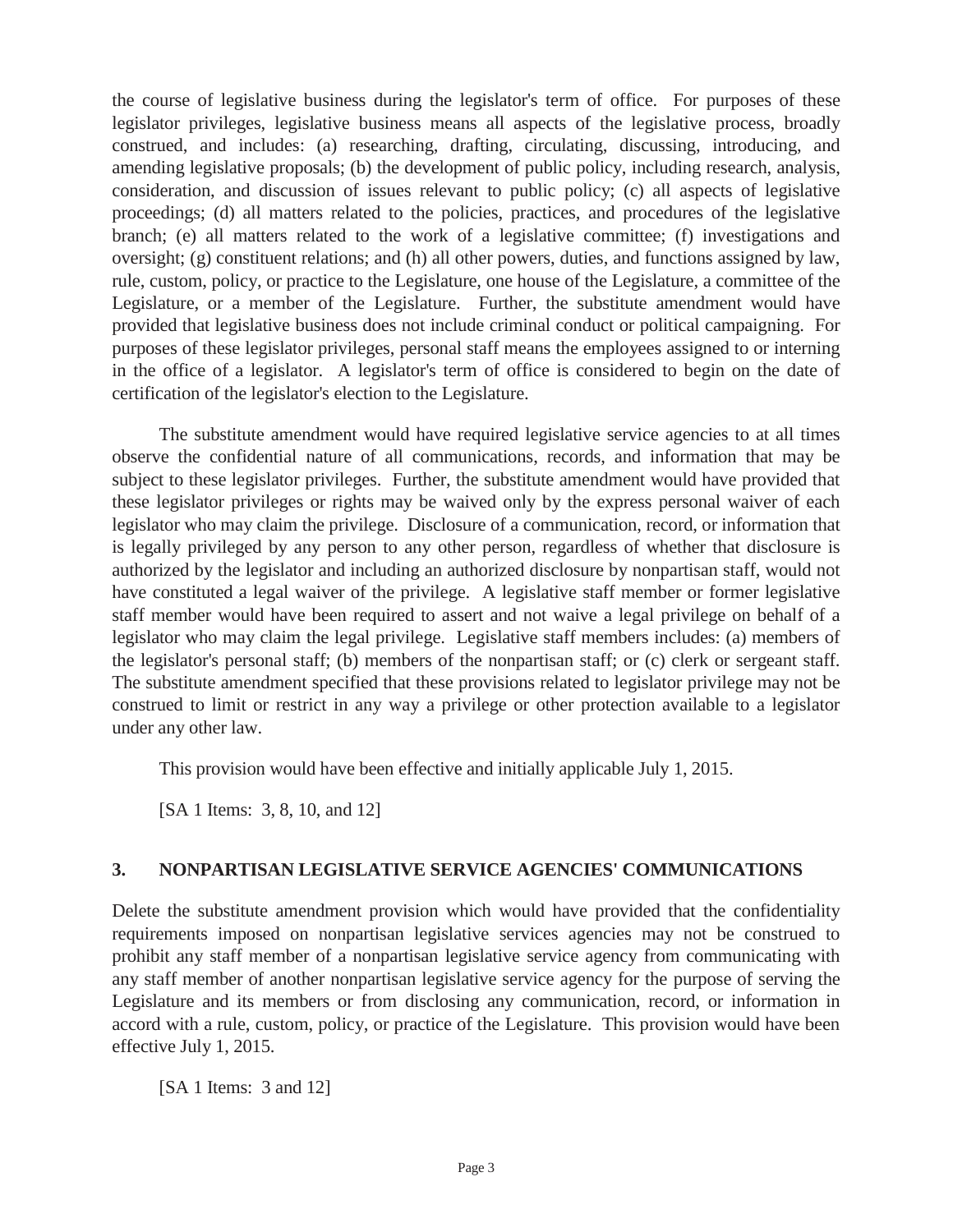#### **4. JOINT SURVEY COMMITTEE ON RETIREMENT SYSTEMS**

 Delete the substitute amendment provision which would have modified the composition of the 10 member Committee to include 10 legislators, consisting of five senators and five representatives appointed as are members of standing committees in their respective houses. As a result, current law would be maintained. Currently, the Committee is composed of 10 members as follows: (a) two majority party senators, one minority party senator, two majority party representatives, and one minority party representative, appointed as are the members of standing committees in their respective houses; (b) an assistant attorney general appointed by the Attorney General; (c) a member of the public who is not a participant in any public retirement system in Wisconsin, to be selected by the Governor; (d) the Commissioner of Insurance or an experienced actuary in the Commissioner's Office designated by the Commissioner; and (e) the Secretary of Employee Trust Funds or his or her designee.

[SA 1 Item: 1]

#### **5. DELETE NEW CCAP DEFINITION AND REMOVAL OF CERTAIN INFORMATION FROM WCCA**

 Delete the substitute amendment provisions creating statutory language defining the Courts' Consolidated Court Automation programs and specifying that the Director of State Courts must remove from the Wisconsin Circuit Court Access Internet site all information relating to a criminal case if all of the following have occurred: (a) all charges have been dismissed by the court prior to trial; (b) all dismissed charges were offenses for which the maximum period of imprisonment was six years or less; (c) none of the dismissed changes was for a violent offense as defined in s. 301.048(2)(bm) of the statutes; (d) an order having been issued by the court having jurisdiction to remove such information; and (e) the dismissed charges were filed when the person charged was under the age of 25.

[SA 1 Items: 7 and 9]

## **Senate Amendment 2 to SSA 1 to SB 21**

#### **1. UW SYSTEM GPR FUNDING**

 Increase the UW System's GPR general program operations appropriation by \$25,000,000 in 2016-17. In addition, require the UW System to lapse \$25,000,000 from its GPR general program operations appropriation to the state's general fund on July 1, 2016.

[SA 2 Items: 5 and 86]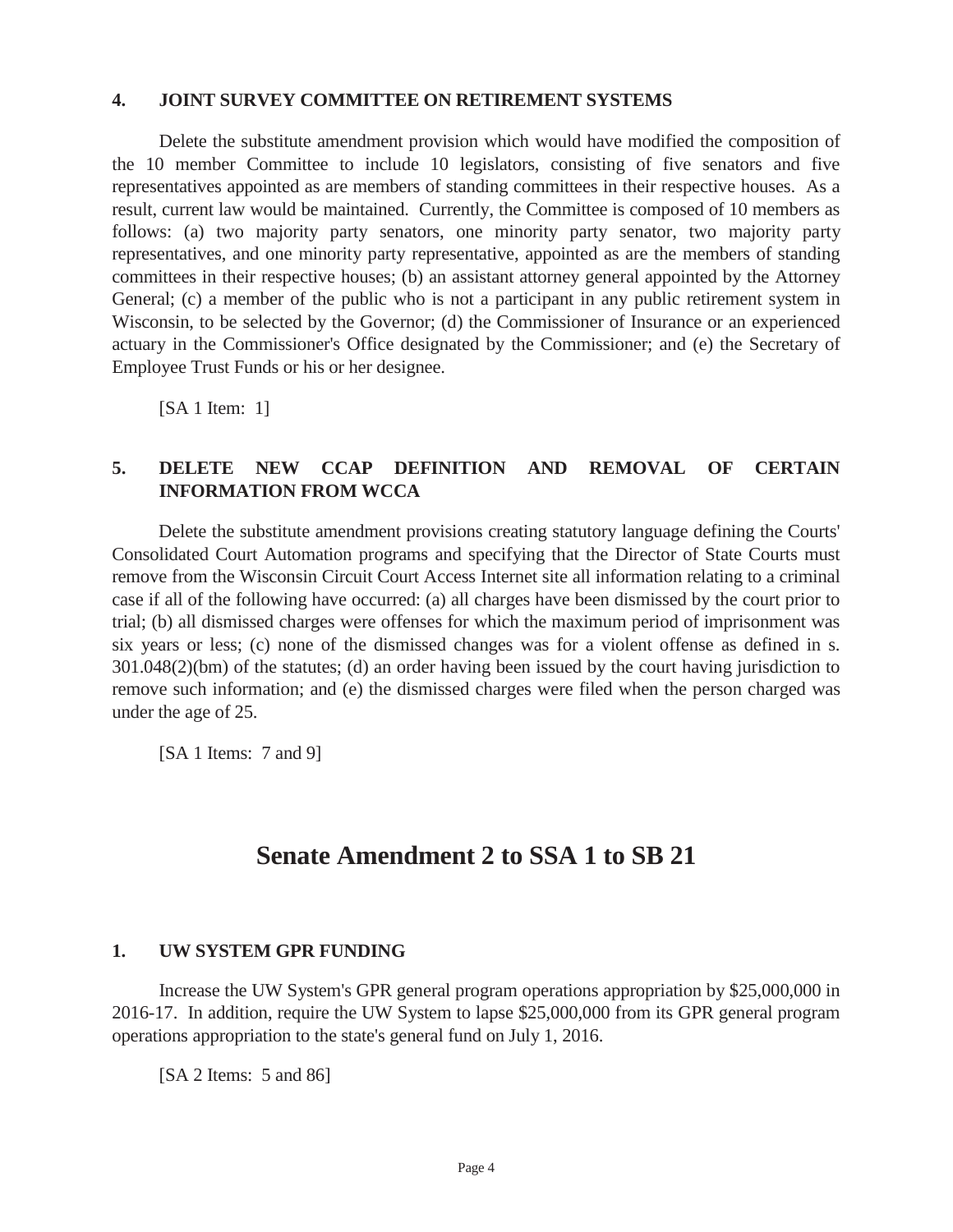#### **2. OPPORTUNITY SCHOOLS AND PARTNERSHIP PROGRAMS**

 Modify Joint Finance provisions to specify that the Commissioner or the MPS Superintendent could transfer operation and management of a school under their OSPP to a person operating any type of charter school, rather than limiting eligibility to only a person operating an independent charter school.

[SA 2 Items: 69 thru 71]

#### **3. STATEWIDE PRIVATE SCHOOL CHOICE PROGRAM -- SCHOOL ELIGIBILITY**

 Modify Joint Finance action to specify that the provision requiring a private school participating in the statewide private school choice program to have been in continual operation as a private school since May 1, 2013, would apply in the 2015-16 and 2016-17 school years only.

[SA 2 Item: 64]

#### **4. STATEWIDE PRIVATE SCHOOL CHOICE PROGRAM -- PUPIL LOTTERY**

 Modify Joint Finance action to specify that each private school participating in the statewide private school choice program would be required to report to DPI the number of pupils who have applied to attend the school under the choice program beginning in 2016, rather than 2015.

 Specify that, in the 2016-17 and 2017-18 school years, if the total number of pupils residing in a district who apply to attend a private school under a choice program does not exceed the school district's pupil participation limit, DPI would be required to determine which pupils the private school could accept on a random basis, rather than each private school randomly selecting pupils.

[SA 2 Items: 65 thru 67]

#### **5. TEACHER AND ADMINISTRATOR CONTRACT RENEWALS**

 Delete Joint Finance action modifying the date by which a school board must give teachers or administrators, business managers, school principals, and assistant principals, written notice of renewal or refusal to renew the teacher or administrator's contract.

 Under current law, for teachers, the deadline for written notice of contract renewal or refusal is May 15 of each year, and for school district administrators, business managers, school principals, and assistant principals, current law requires the employing school board to give written notice of either renewal of the contract or of refusal to renew the contract at least four months prior to the contract's expiration. Joint Finance action would specify that the deadline for written notice of renewal or refusal to renew the teacher or administrator's contract would be 15 days after the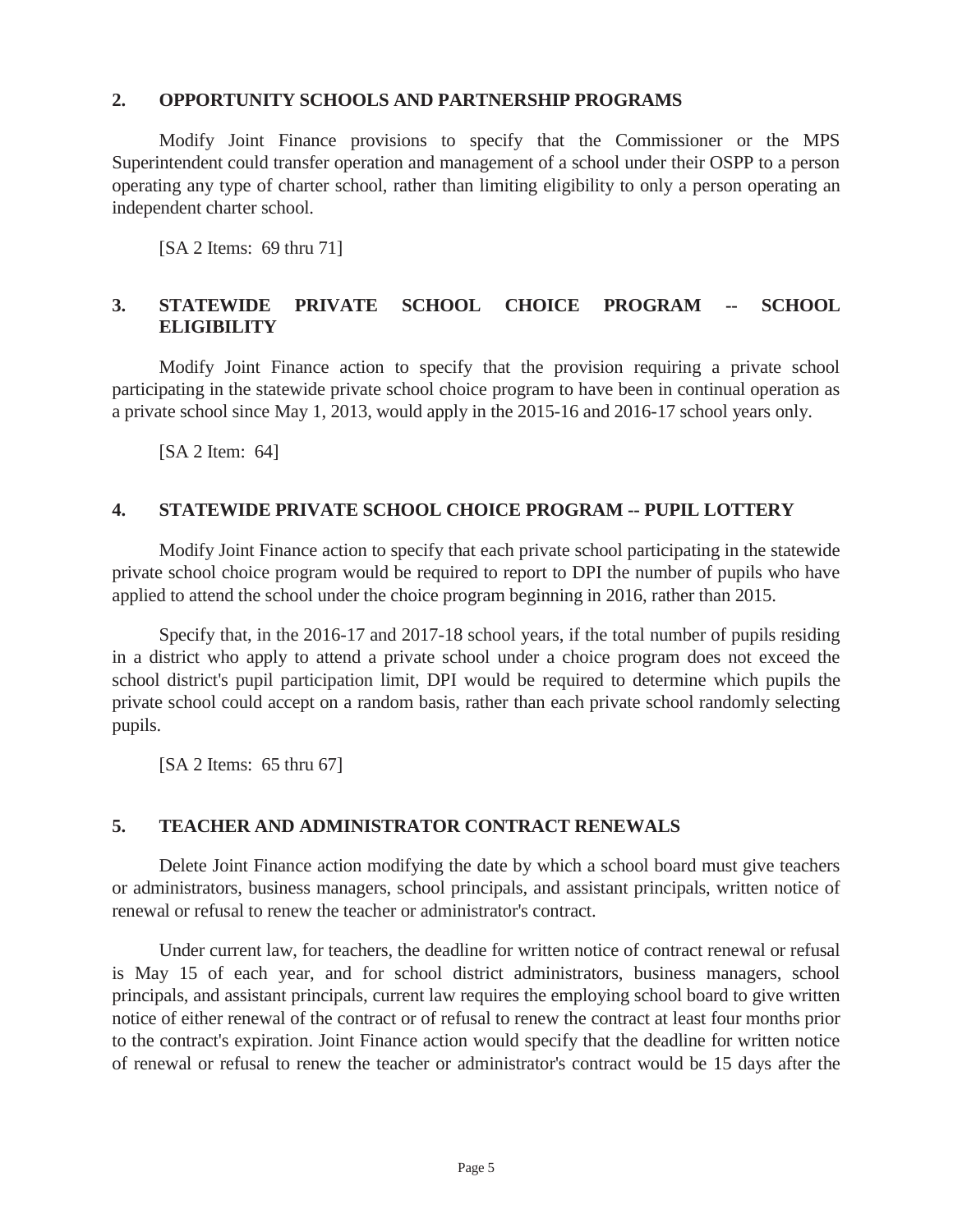passage of the state budget in odd-numbered years, and May 15th in even-numbered years.

[SA 2 Items: 63 and 68]

#### **6. PENSION OBLIGATION BONDS -- AGENCY CHARGEBACKS**

 Modify current law that allows the Secretary of Administration to lapse or transfer moneys from state agencies to pay debt service on pension obligation bonds to also authorize the Secretary to require a direct payment to the general fund in lieu of a lapse or transfer. Modify the current definition of state agency to also include the following entities: (a) the Wisconsin Housing and Economic Development Authority; (b) the Wisconsin Health and Educational Facilities Authority; (c) the community development finance authority created before July 1, 1988; (d) the nonprofit corporation with which the Department of Workforce Development contracts under the 1989 statutes; (e) the University of Wisconsin Hospitals and Clinics Authority (UWHCA); (f) the Fox River Navigational System Authority; (g) the Wisconsin Aerospace Authority; and (h) the Wisconsin Economic Development Corporation.

 Specify that for purposes of calculating the amount allocable to the UWHCA, require the Secretary to include any amount allocable to the former UW Hospital and Clinics Board, which was eliminated in 2011 Act 10, based on the number of employees at the UW Hospital and Clinics Board on the day on which it was eliminated, as calculated by the Secretary.

[SA 2 Item: 2]

## **7. SHARED SERVICES PROPOSAL -- TECHNICAL COLLEGE SYSTEM**

 Modify the substitute amendment provision requiring that the Department of Administration consult with certain state agencies and develop a plan for assuming responsibility for services relating to human resources, payroll, finance, budgeting, procurement, and information technology, to exclude the Technical College System Board from the list of agencies specified. [The following agencies would remain under consideration for the proposal: Board of Commissioners of Public Lands; Board on Aging and Long-Term Care; Board for People with Developmental Disabilities; Educational Communications Board; Department of Financial Institutions; Government Accountability Board; Higher Educational Aids Board; State Historical Society; Public Service Commission; Department of Safety and Professional Services; Office of the Secretary of State; State Fair Park Board; Department of Tourism; Office of the Governor; Office of the Lieutenant Governor; and Office of the State Treasurer.]

[SA 2 Item: 83]

#### **8. TREATMENT ALTERNATIVES AND DIVERSION PROGRAM**

Delete the substitute amendment provisions which modify grantee selection criteria under the treatment alternatives and diversion (TAD) grant program.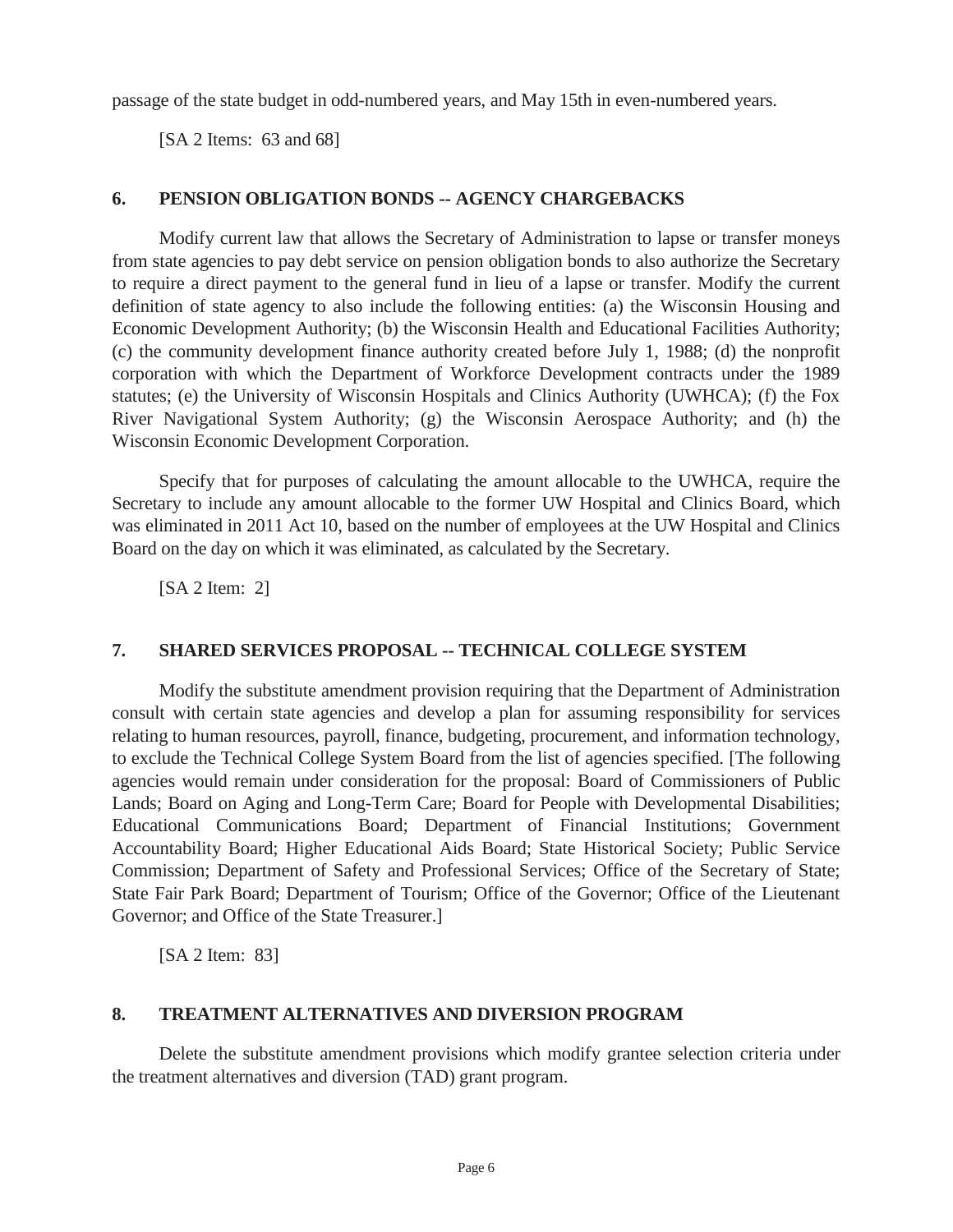Under the substitute amendment, the Department of Justice may not find a county ineligible for a TAD grant on the grounds that the county would utilize the grant to support a program that would provide alternatives to prosecution and incarceration for offenders of second offense operating a vehicle while intoxicated (OWI) statutes. The substitute amendment would also specify that when determining the counties to award TAD grants, DOJ would be prohibited from considering whether or not the county's program that accepts second offense OWI offenders either: (a) promotes public safety, reduces prison and jail populations, reduces prosecution and incarceration costs, reduces recidivism, or improves the welfare of participants' families by meeting the need of the participants; or (b) provides services that would be consistent with evidence-based practices in substance abuse and mental health treatment.

[SA 2 Item: 76]

#### **9. EXPUNGEMENT FROM DNA DATA BANK**

 Modify current law in order to allow an individual to request that his or her DNA analysis data be expunged from the DNA databank on that grounds that "any," rather than "all," of the following conditions that apply to the person are satisfied:

All convictions, findings, or adjudications for which the individual was required to submit a biological specimen have been reversed, set aside, or vacated;

If the individual was required to provide a biological sample for being arrested or charged with a violent crime, then either: (a) all charges for which the person was required to provide the biological specimen have been dismissed; (b) the trial court adjudged the individual not guilty on all charges for which the person was required to provide a biological specimen; (c) at least one year has passed since the arrest and the individual has not been charged with a violent crime in connection with the arrest; or (d) the person was adjudged guilty of a violent crime, and all such convictions for a violent crime have been reversed, set aside, or vacated; or

If the individual is a juvenile and the juvenile was required to submit a biological specimen because he or she was taken into custody or before a court for an offense which would be considered a violent crime if committed by an adult, then either: (a) all criminal complaints or delinquency petitions that allege the juvenile committed an offense that would be considered a violent crime if committed by an adult have been dismissed; (b) the juvenile was neither convicted nor adjudged delinquent by a trial court on all violations that would be considered a violent crime if committed by an adult; (c) at least one year has passed since the juvenile was taken into custody and no criminal complaint or delinquency petition has been filed alleging that the juvenile committed a violation, in connection with the juvenile being taken into custody, that would be a violent crime if committed by an adult; or (d) the juvenile was convicted or adjudged delinquent for a violation that would be a violent crime if committed by an adult in this state and that is in connection with the juvenile being taken into custody, and the conviction or delinquency adjudication has been reversed, set aside, or vacated.

[SA 2 Item: 75]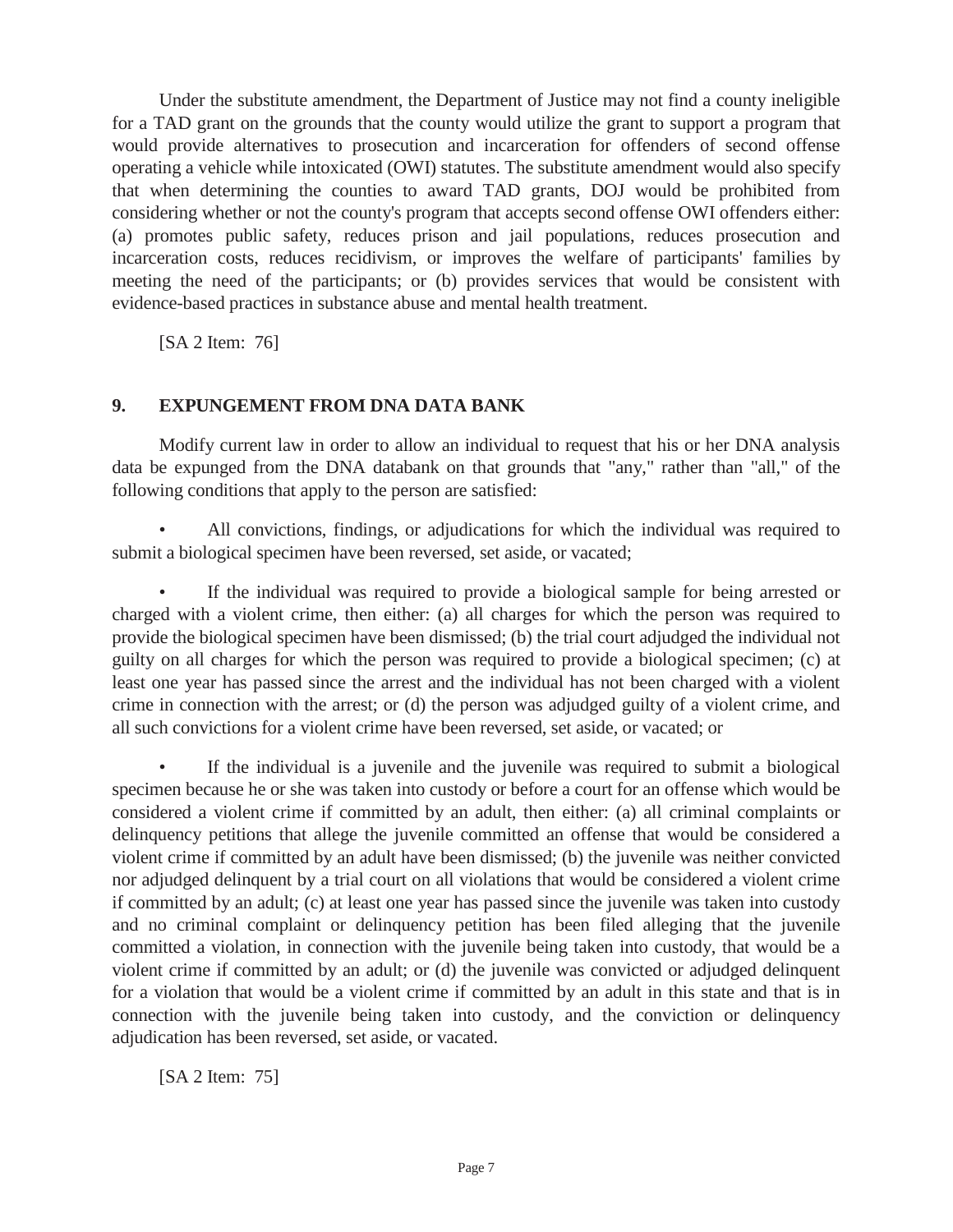#### **10. INCORPORATION OF CERTAIN TOWNS CONTIGUOUS TO VILLAGES**

 Modify the substitute amendment provision related to new methods of incorporation for certain towns contiguous to third class cities, to apply to certain towns contiguous to villages meeting the criteria identified below. Towns meeting the criteria could incorporate as a village using the following procedure: (a) the town board must adopt a resolution calling for a referendum in the town on whether the town should become a village; and (b) a majority of the votes cast in the referendum must be in favor of becoming a village.

 Specify the new incorporation method would apply to towns contiguous to villages meeting the following criteria: (a) the most recent federal decennial census shows that the resident population of the town exceeds 2,300; (b) the most recent data available from the Department of Revenue show that the equalized value for the town exceeds \$190,000,000; (c) the area of the town exceeds 40 square miles; (d) the town is contiguous to a village to which all of the following conditions apply: 1. the most recent federal decennial census shows that the resident population of the village is less than 300; 2. the area of the village is less than two square miles; and 3. the aggregate net tax rate of the village, as determined by the Department of Revenue is greater than 36 mills; and (e) the village identified in (d) and the town are located in a county for which the most recent federal decennial census shows that the resident population is less than 150,000.

As under the substitute amendment, the new procedures would sunset after June 30, 2020.

 The provision would apply to the Town of Maine and the Village of Brokaw in Marathon County, and could apply to other towns and villages meeting the criteria.

[SA 2 Items: 16 thru 29]

#### **11. AUTOMATIC FIRE SPRINKLER SYSTEM CONTRACTORS AND JOURNEYMEN COUNCIL**

 Modify the substitute amendment provision to eliminate certain boards and councils identified as inactive to exclude from elimination the Automatic Fire Sprinkler System Contractors and Journeymen Council. The Council advises the Department of Safety and Professional Services regarding credentialing of automatic fire sprinkler fitters, contractors, and apprentices.

[SA 2 Items: 1 and 74]

#### **12. HIGH-DEDUCTIBLE HEALTH PLAN (HDHP) ALTERNATIVE FOR LOCAL PROTECTIVE SERVICE EMPLOYEES**

 Modify the substitute amendment provision related to HDHP coverage for local protective service employees to only apply to a first-class city, instead of applying to any local governmental unit. Under the provision, as amended, if a first-class city offers health care insurance to employees who are police officers, fire fighters, or emergency medical technicians, the first class city must also offer to the employees who are police officers, fire fighters, or emergency medical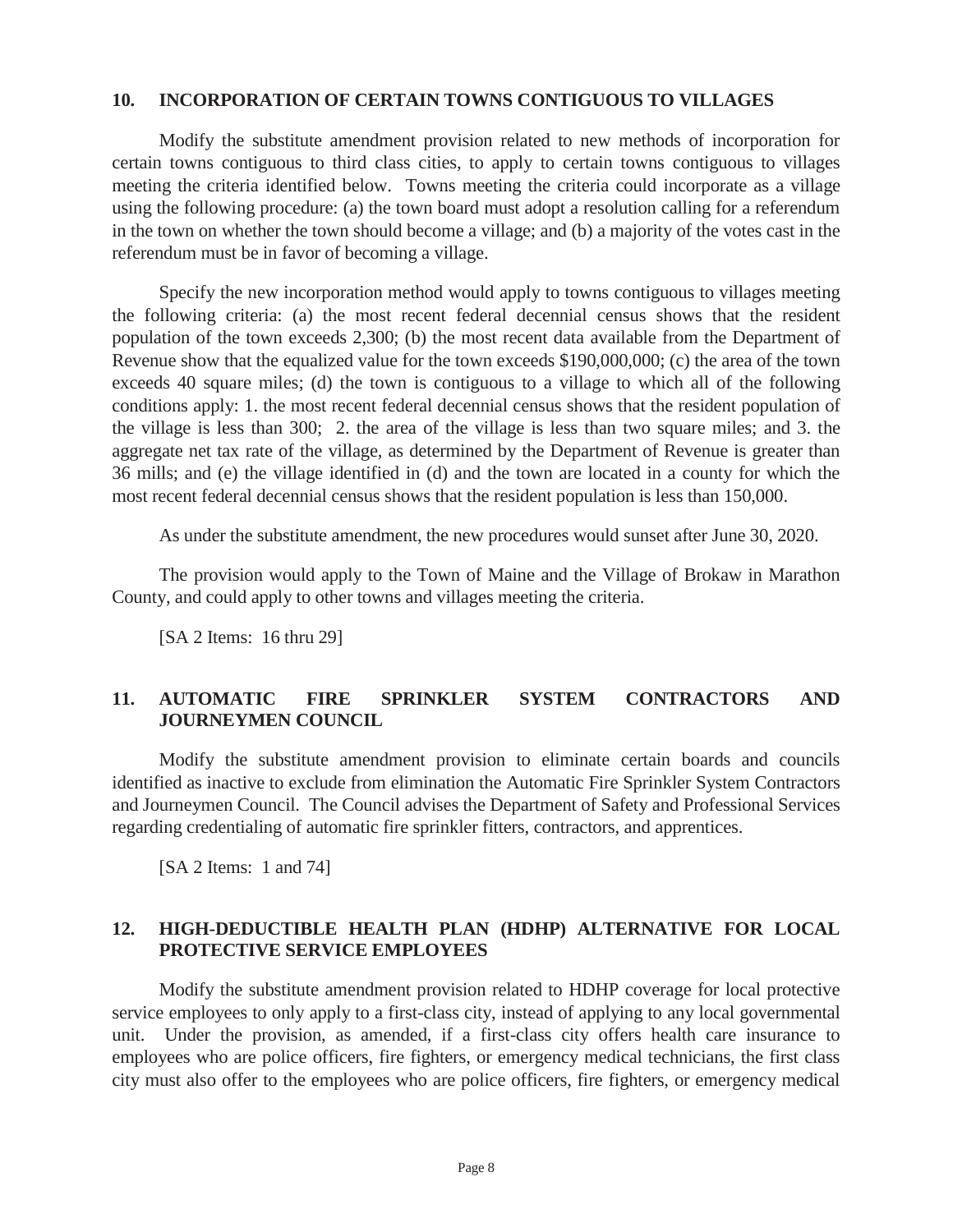technicians, an HDHP that has identical design features to the HDHP offered to state employees.

[SA 2 Items: 13 thru 15]

#### **13. RETAIN LOCAL GOVERNMENT PROPERTY INSURANCE FUND**

Delete provisions of the substitute amendment that would prohibit the sale of new policies under the local government property insurance fund, beginning on July 1, 2015, and the renewal of existing policies, beginning on January 1, 2018. Delete other provisions associated with the closeout of the property fund and delete a provision that would require the Insurance Commissioner to adopt policy rates and structure recommended by the local government property insurance fund Advisory Committee at its meeting on April 9, 2015. [The Commissioner adopted these rates, effective July 1, 2015.]

[SA 2 Item: 80]

#### **14. PREVAILING WAGE**

Repeal the state prevailing wage law that applies to local projects of public works.

 Retain the prohibition against local governmental units enacting or administering their own prevailing wage laws or similar ordinances.

 Repeal all provisions directing the Department of Workforce Development (DWD) to determine prevailing wage rates and redefine "prevailing wage rate" for state projects to instead mean the applicable prevailing wage rate as determined by the U.S. Department of Labor under the federal Davis-Bacon Act.

 Exempt from the state prevailing wage law laborers, workers, mechanics, or truck drivers that are employed to transport excavated material or mineral aggregate away from or to a project site of public works.

 Eliminate various statutory provisions with respect to the prevailing wage law for projects other than state highway projects and provide the Department of Administration (DOA) with rule-making authority, including emergency rule authority, to enforce and administer the law other than for state highway projects which are administered by the Department of Transportation (DOT). Eliminate DWD's existing role in enforcing and administering the prevailing wage law and transfer that role to DOA.

 Specify that DOA promulgate any rules that the Department determines are necessary to implement and ensure compliance with the state's prevailing wage law. Specify that if requested by any person performing prevailing wage work, DOA or DOT (as applicable) inspect the payroll records of any contractor, subcontractor, or agent performing work on a state prevailing wage project to ensure compliance with state law.

Eliminate the requirement that state agencies post prevailing wage rates and hours of labor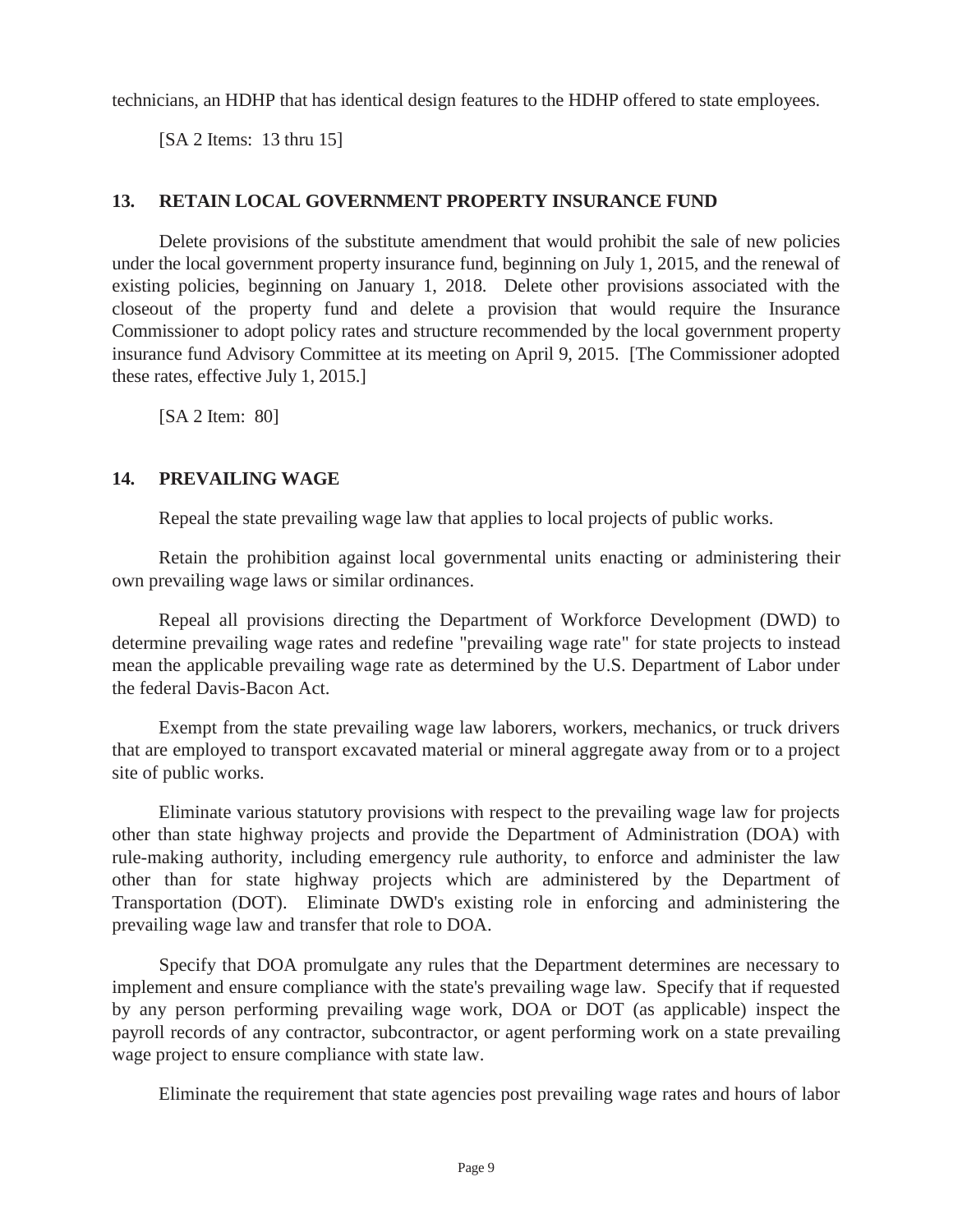on sites, for projects other than state highway projects.

 Retain enforcement and oversight of the prevailing wage law on state highway projects by DOT. Move DOT prevailing wage provisions from the purview of the general employment statutes to be under DOT's general highway construction authority.

 Specify that if a person who is not a DOA employee or the contracting state agency or who is not an employee of DWD that is conducting an investigation contacts an employee performing prevailing wage work for the purpose of investigating compliance with the prevailing wage law, the person shall provide a written statement to the employee stating that the person is not affiliated with DOA, the contracting state agency, or DWD and disclosing the principal source of funding for the investigation.

Delete provisions for liquidated damages and debarment in regard to state projects.

 Specify that these provisions take effect on January 1, 2017, and apply to any request for bids issued on or after that date. If a project is not subject to bidding requirements, the amendment applies to a contract that is entered into on or after that date.

[SA 2 Items: 3, 4, 12, 50, 55, 57 thru 62, 78, 79, 81, 82, 85, 90, and 92]

## **15. MODIFY DOR AUTHORITY TO ISSUE A RETAIL ALCOHOL PERMIT**

Delete the substitute amendment provisions that would require DOR to meet certain requirements prior to issuing a retail beer or intoxicating liquor permit to an American Indian tribe in this state that has a reservation encompassing not less than 60,000 acres nor more than 70,000 acres.

[SA 2 Items: 72 and 73]

#### **16. MUNICIPAL PUBLIC BUILDING PLAN INFORMATION AND PUBLIC PLAN ROOMS**

 Specify that notwithstanding current law provisions relating to charging fees for public documents, if a municipality receives a request for public building plan information from a public plan room, the municipality would be required to provide the requested information by electronic copy, and without charging a fee, if all of the following apply:

 a. The public building plan information relates to a structure or building constructed, or proposed to be constructed, by a municipality; and

 b. The public plan room allows the public to register and inspect or copy the public building plan information that it obtains without charging a fee.

 Require the municipality to provide the requested information even if the municipality contracts with another person to assist the municipality with public contracts, related construction projects, or the management and storage of public building plan information.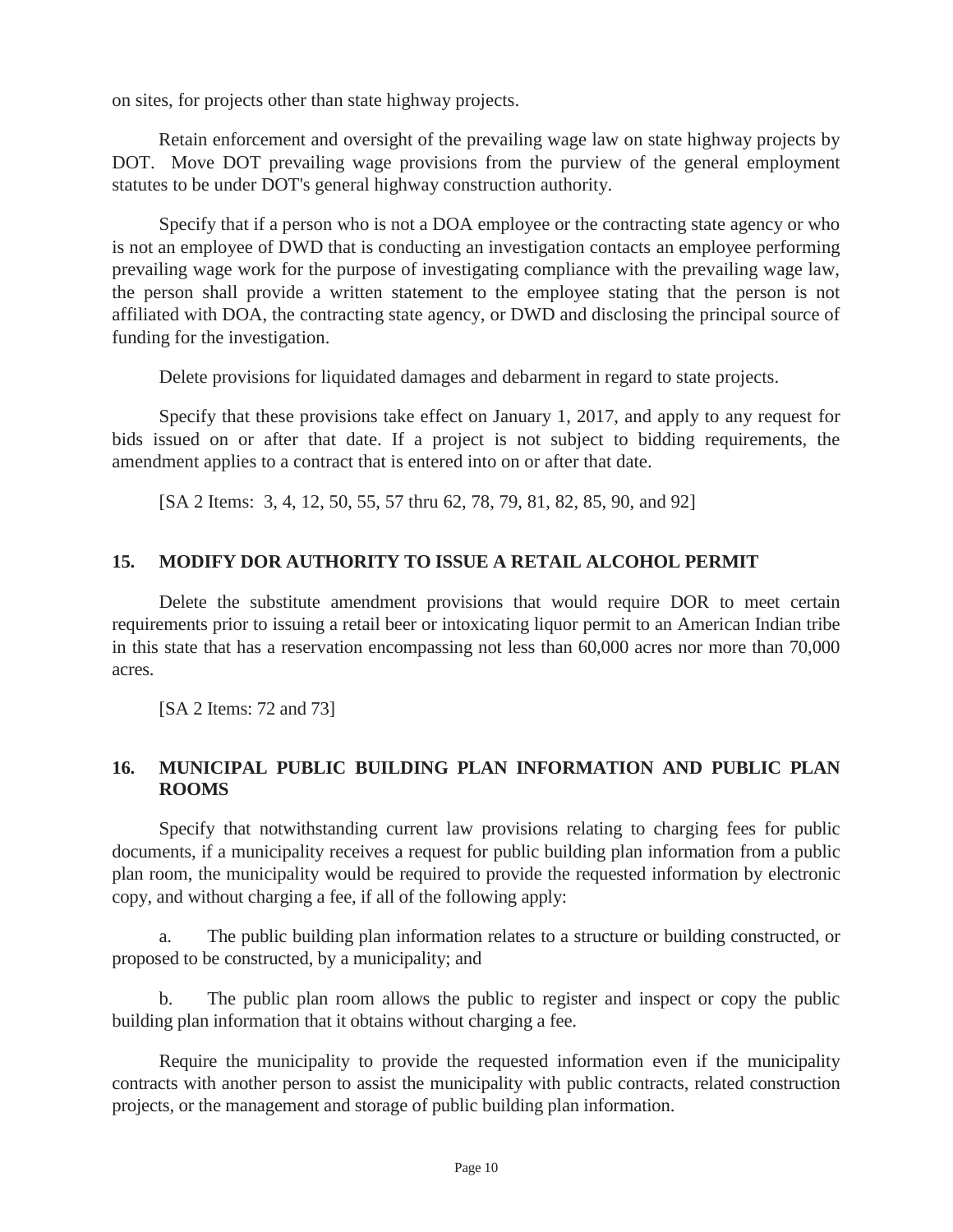Specify that "public building plan information" would mean construction plans, designs, specifications, and related materials for construction work undertaken, or proposed to be undertaken, by a municipality pursuant to a public contract.

 Specify that "public plan room" would mean a nonprofit organization that gathers and makes available to the public for inspection and copying public building plan information.

[SA 2 Item: 51]

## **17. LOCAL GOVERNMENT LODGING ("ROOM") TAX**

 Modify the provision included in substitute amendment by delaying the following by one year: (a) from 2016 to 2017, the year in which the requirement that municipalities could retain the greater or 30% of current year revenues or an annual sliding scale of prior year amounts would first apply; (b) from January 1, 2015, to January 1, 2016, the date on which a municipal contract would have to be in effect in order to exempt revenues needed to fulfill the terms of the contract from the requirement under "a" (the reference to the contract being in effect on the effective date of the bill would be deleted); (c) from January 1, 2015, to January 1, 2016, the date on which a tourism entity that would be eligible to receive room tax revenues would have to be in existence and the allowance that if no such organization exists in a municipality that the municipality may contract with such an organization if one is created in the municipality; (d) each of the sliding scale of prior year amounts used under "a"; and (e) from 2016 to 2017, the reporting requirements to provide information to the Department of Revenue.

[SA 2 Items: 30 thru 45, 84, and 87]

#### **18. EXTENSION OF WATER OR SEWER SERVICE BETWEEN MUNICIPALITIES**

Modify the provision in the substitute amendment authorizing a municipality to request the extension of water or sewer service from another municipality as follows: (a) limit the provision to municipalities in a county bordered by Lake Michigan and the state of Illinois (Kenosha County); (b) delete the provision allowing the decision of the municipality that owns and operates the utility to be appealed to circuit court and instead authorize the appeal to be made to the Public Service Commission (PSC); (c) authorize the PSC to include in its decision conditions on the extension of service to ensure that costs resulting from the extension be borne by the users causing the cost and that the connection point selected by the municipality requesting the service is reasonable; and (d) allow either municipality involved in the PSC decision to appeal that decision to the Department of Natural Resources and require the Department to provide a determination within 45 days of receiving the appeal.

[SA 2 Items: 46 thru 49]

#### **19. PROPERTY TAX EXEMPTION FOR RENTED PERSONAL PROPERTY**

Modify the two current law provisions exempting personal property held for rental for one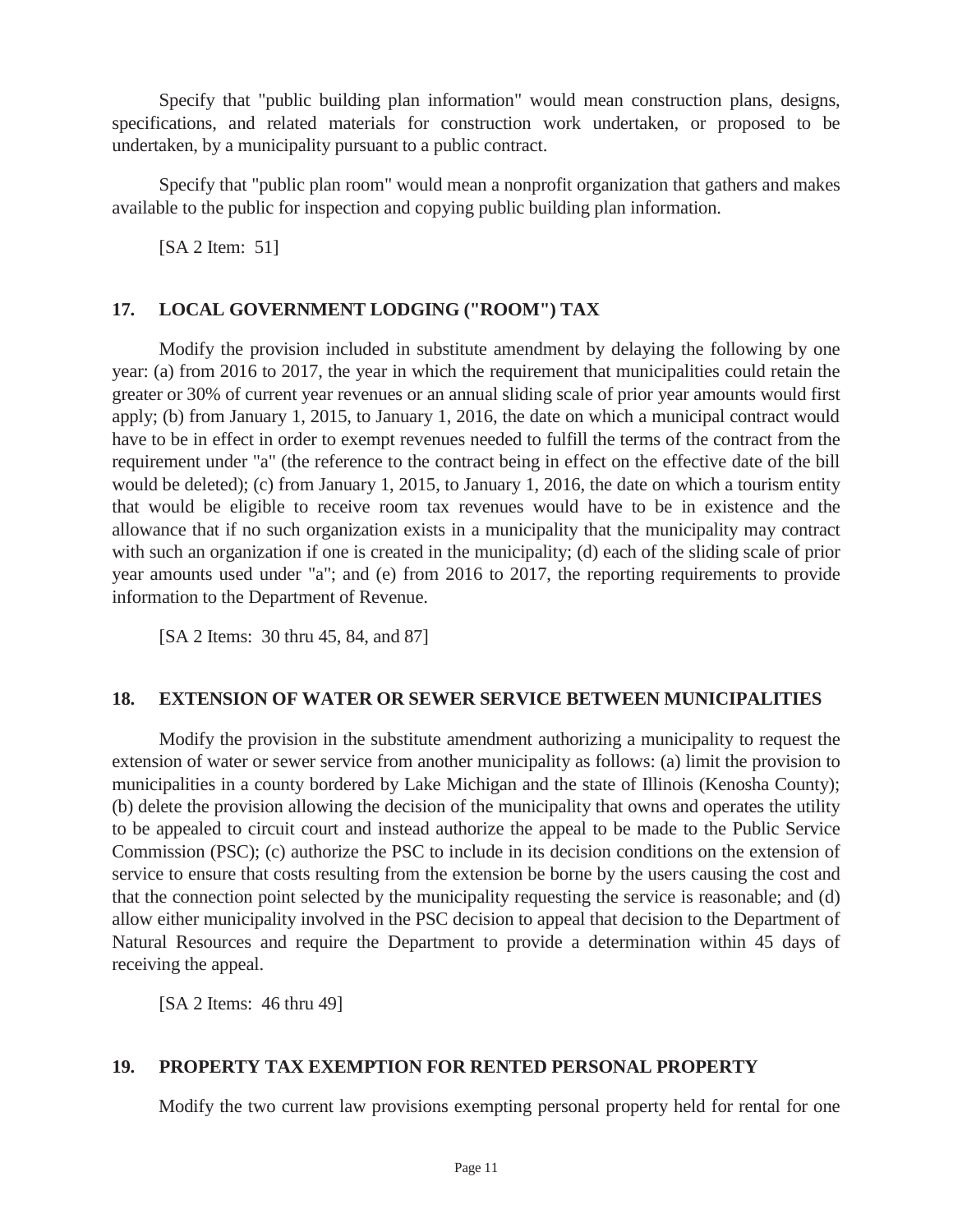month or less and for 364 days or less, by deleting the phrase "which is engaged in any business other than personal property rental" and substituting the phrase "and the owner is engaged in the rental of the property subject to the exemption to the other enterprise." Extend this treatment retroactively to property assessed on, or after, January 1, 2014. By deleting this provision, companies that engage in equipment rental and leasing, but also provide ancillary services, would become eligible for the exemption. However, it would not allow companies that own their equipment and pay personal property taxes on their equipment to become eligible for the exemption by creating a subsidiary company that leases or rents this equipment to the parent company.

[SA 2 Items: 54, 88, and 91]

### **20. DUTIES AND POWERS OF THE COUNTY EXECUTIVE IN POPULOUS COUNTIES**

Modify the provisions of the substitute amendment as follows:

a. Delete the provisions that would otherwise do the following:

 1. Authorize the county executive in a county with a population of 750,000 or more to have sole authority over the following administrative actions and specify that the actions may take effect without any review or approval of the county board: (1) procurement, including requests for proposals or information, negotiation, approval, amendment, execution, administration, and payment; (2) contracting, including negotiation, requests for proposals or information, approval, amendment, execution, administration, and payment; (3) administrative review of appeals of the denial in whole or in part of a contract award, an initial permit, license, right, privilege, or authority, except an alcohol beverage license, for which a person applies through the county; and (4) actions taken under the administrative manual of operating procedures related to the authority and powers granted to a county executive under state law and under county ordinances, and specify that the county executive's action shall prevail over the county board's action to the extent that the county executive's action and the county board's action conflict. Extend these limitations to a related provision under current law concerning persons seeking review by a local governing body of a determination of a local government. Prohibit the county board from enacting an ordinance or adopting a resolution or policy that conflicts or interferes in form or function with the statutory authority of a county executive.

 2. Repeal the current law provisions and remove related language that require the board's Finance Committee to approve contracts of at least \$100,000 but not more than \$300,000 and the county board to approve any contract of more than \$300,000 in a county with a population of 750,000 or more. In addition, create a provision specifying that the county board has no role in the review of public contracts and that public contracts take effect without the approval of the county board.